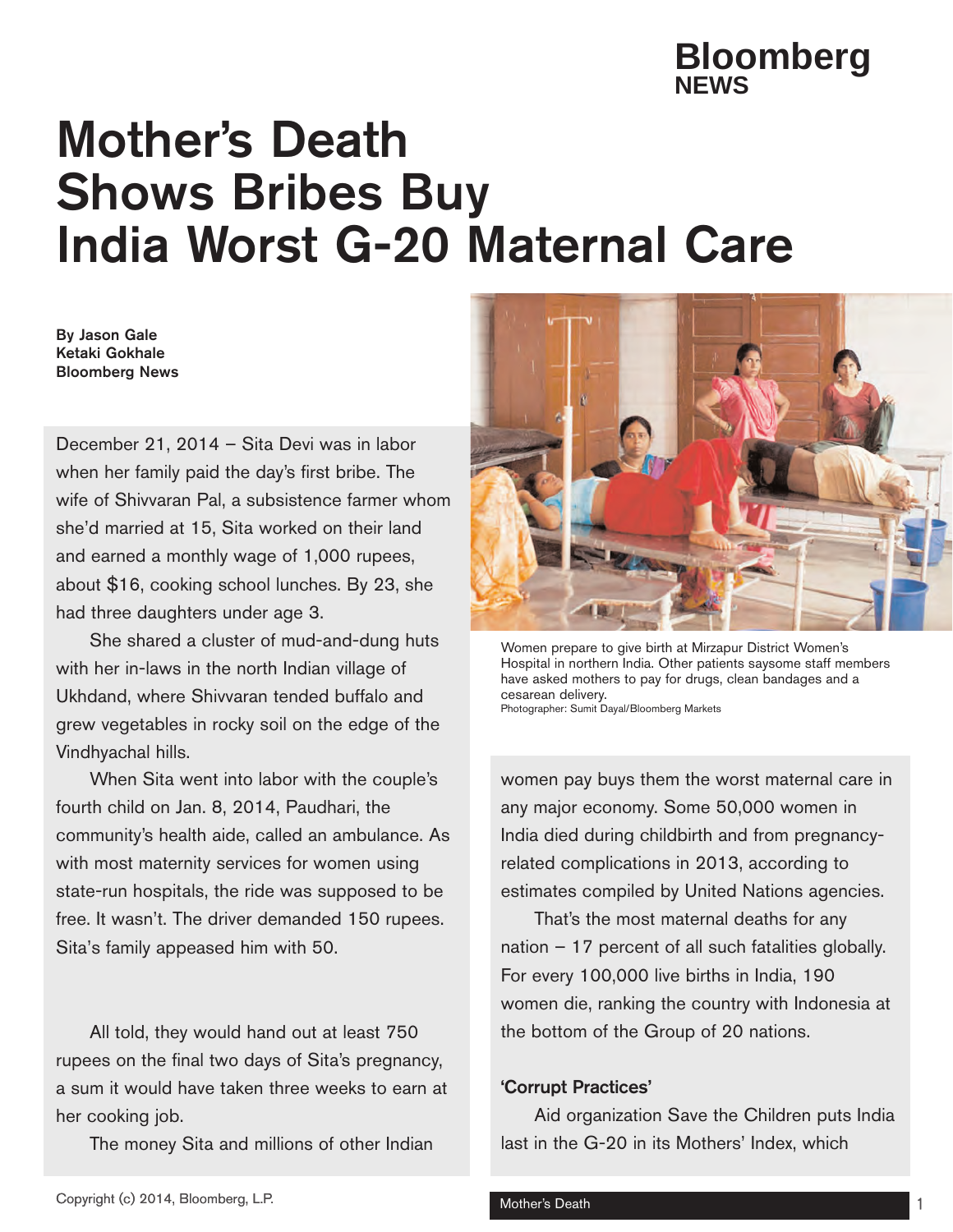measures pregnancy-related deaths; child mortality; and the economic, educational and political status of women. Out of 178 countries, India ranked 137th in 2014.

Although everyday bribery is rife throughout India, the petty fees extracted from poor women seeking maternity care are especially pernicious. The graft extends from hospital staff who demand money to change bandages to elected officials and top bureaucrats responsible for fixing up 134 hospitals in Sita's state of Uttar Pradesh.

"Everyone up and down the rung of the hierarchy is engaged in corrupt practices," says Jashodhara Dasgupta, who coordinates a reproductive-rights group called Sahayog. "Those lower down, even if they're not poorly paid, feel it's justified to also make a quick buck because everyone from the minister downward and the senior managers are trying to make money out of the patients, the health budget, the hospital fees. We have to see it as a very entrenched system that's really depriving the poor of resources."

#### Poverty Trap

India's substandard maternal care perpetuates a cycle of poverty and disease that holds back families and stifles economic development, says K. Srinath Reddy, president of the New Delhi–based Public Health Foundation of India. The ill effects can last generations, he says. Unhealthy mothers give birth to small babies susceptible to diabetes, heart disease and other chronic illnesses in adulthood.

Sita was supposed to get at least four checkups to test her blood and urine for problems including anemia and gestational diabetes. She didn't. For reasons no one can explain, the government clinic in

her village had been shuttered for months, its windows boarded and tall grass growing behind the padlocked gate.

When Sita went into labor, the ambulance took her to the Parari Primary Health Centre, a pink building 17 kilometers (11 miles) away. Inside the dimly lit waiting room, women rest their heads on broken bricks before delivering side by side in the two-bed birthing room.

#### Long Labor

Sita had a difficult labor. The morning after she arrived at Parari, she was transferred by ambulance, this ride bribe- free, to the betterequipped Mirzapur District Women's Hospital, about 20 kilometers away.

"We do not know what happened to her after she left here," says Manjiri Singh, a nurse at the Parari clinic, who says the family left of their own volition.

At Mirzapur, in a ward with eight metal beds and blue buckets stationed nearby to catch bodily fluids, Sita's baby emerged later that morning – a stillborn girl.

Sita was still bleeding from the delivery when Paudhari, the community health aide, asked Sita's family for 100 rupees to augment the 600 rupees the government pays her for bringing pregnant women to public hospitals. She said she needed soap to wash Sita's blood off her skin and to travel to her next appointment.

#### Baby's Funeral

Sita's mother-in-law, Man Kumari, who stayed with Sita throughout her labor, paid.

Paudhari says the small sums she and fellow community aides collect are more like tips than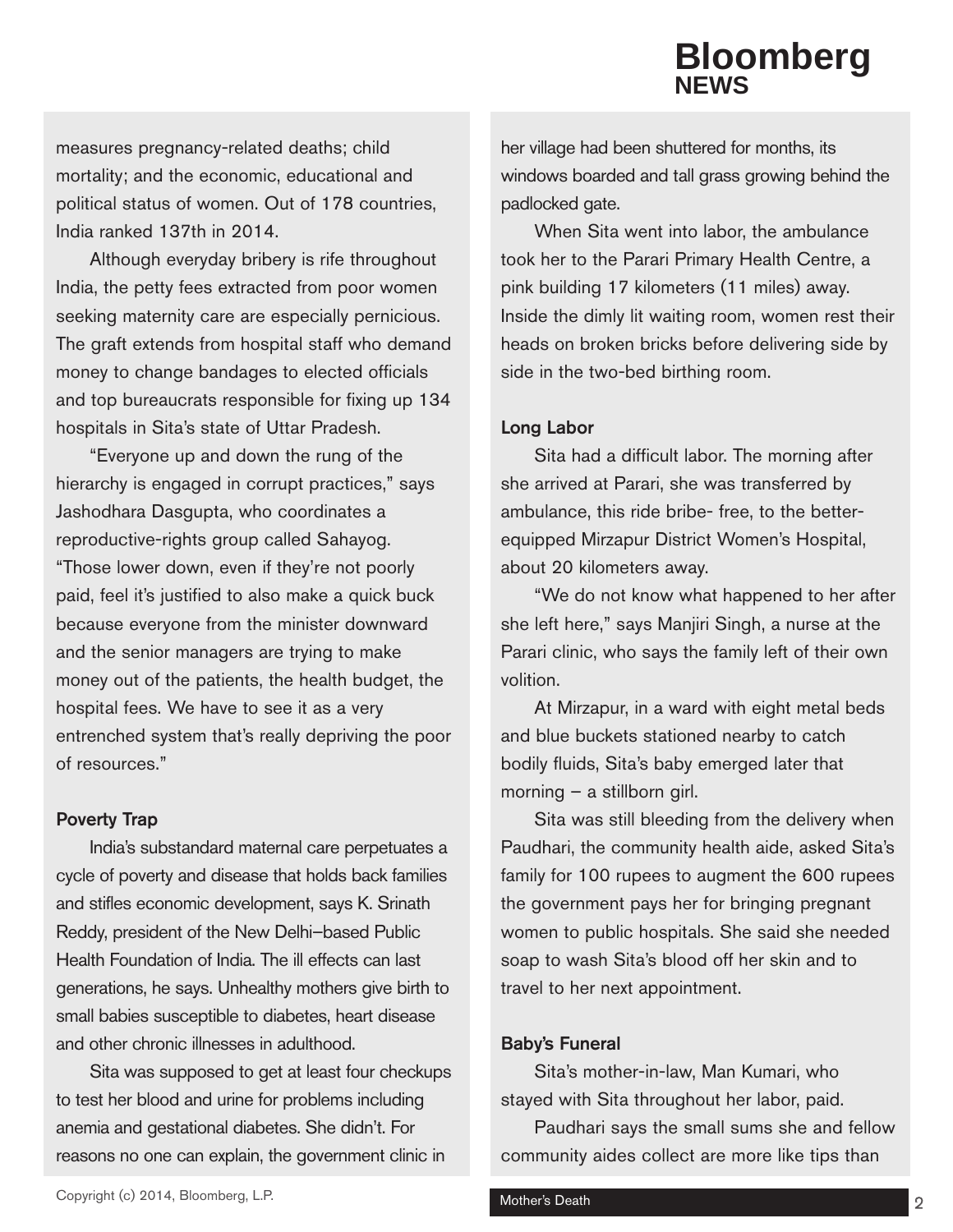### bribes.

"We don't pressure anybody to give us money, but most people are happy to," says Paudhari, who goes by that single name.

As Sita lay in a hospital bed, Shivvaran, 32, attended to the couple's dead daughter. He and his nephew carried the infant about a kilometer to the Ganges, weighted a clay pot around her neck and cast her tiny body into the river.

When he returned, a doctor told him to get blood from the general hospital next door because Sita needed a transfusion. Shivvaran says the doors to the blood bank there were closed and he came back empty-handed. Before he could try the blood bank a second time, a nurse phoned to tell him not to bother. Sita had died.

### Bandages, Blood

"The doctor shook her foot a few times to see if she was alive," Man Kumari recalls. Sita was 26 years old.

The family continued paying even after Sita's death, Man Kumari says. She says a nurse told them Sita's body would be taken away unless they removed it immediately. They agreed, and a nurse arranged for an auto-rickshaw to transport the dead woman to their village. The cost: 600 rupees. If Sita had lived, she would have been entitled to a free ride home.

The fees charged to mothers are so pervasive that some women say they even have to bribe hospital staff to see their own newborns – about 300 rupees for a girl and 500 for a boy.

If a mother resists, a hospital worker will say: "No problem; I'm not going to bring your baby back for you," according to Kerry McBroom, director of the reproductive rights initiative at the



Man Kumari helps care for her three granddaughters after Sita Devi, their mother and her daughter-in-law, died in childbirth. Photographer: Sumit Dayal/Bloomberg Markets

New Delhi–based Human Rights Law Network.

Women interviewed and those who report their treatment to rights groups say they're routinely asked for money for everything from bandages to blood.

Payments can start with aides such as Paudhari. She trained for 23 days to become an Accredited Social Health Activist, or ASHA. The government-sponsored program lets her dispense basic drugs and advise rural women on contraception and breast- feeding.

#### Minimum Payment

"Usually, they give us money for transportation, for supplies – 5 rupees here and there," she says. "It's the minimum they should provide us for coming a long way."

ASHAs can add 150 rupees to their incomes by convincing a woman to undergo sterilization, sometimes in appalling conditions.

At least a dozen women died and dozens more were hospitalized in November when a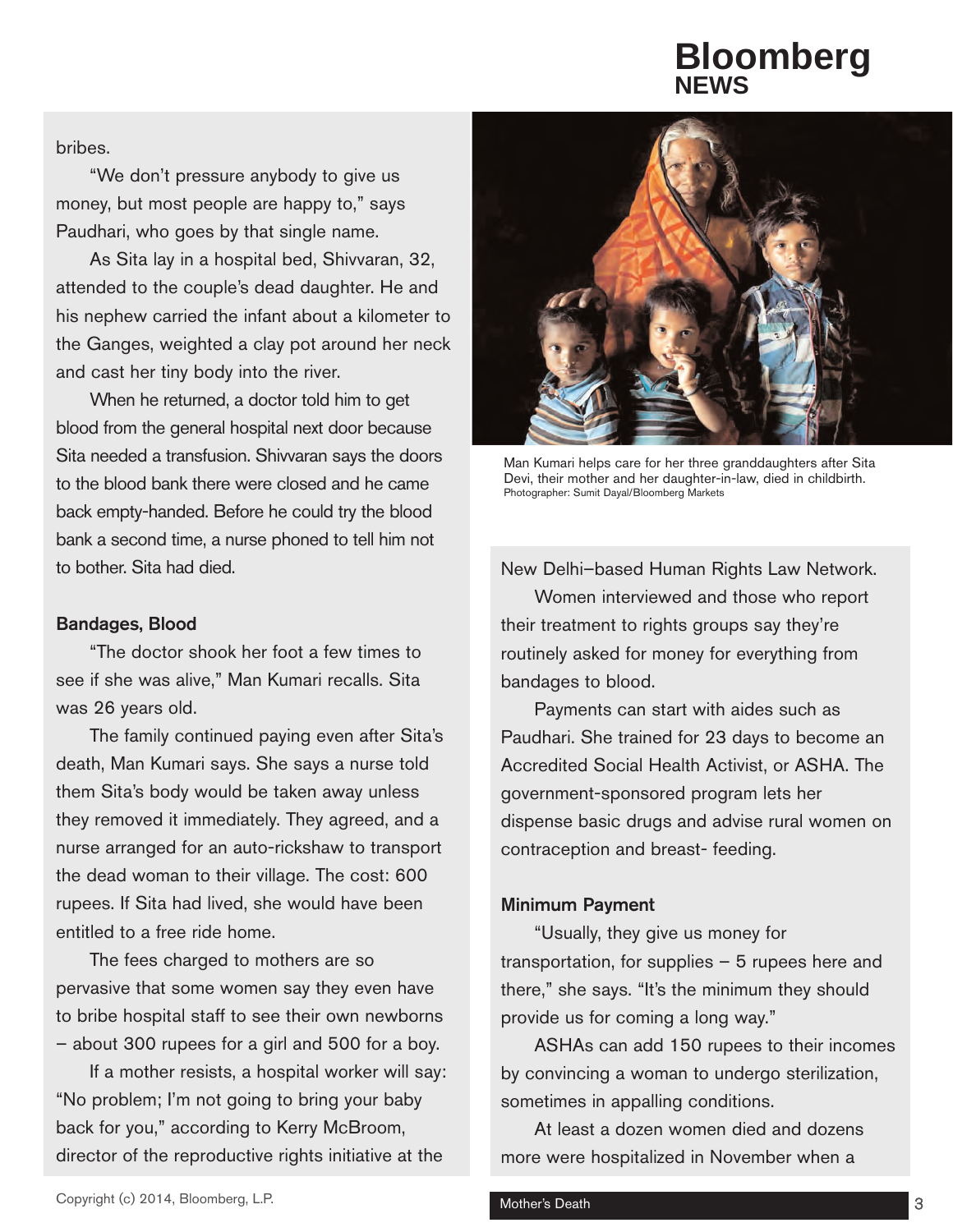

Shivvaran Pal shows the bank records of his late wife, Sita, who died after delivering a stillborn daughter. Photographer: Sumit Dayal/Bloomberg **Markets** 

single doctor performed 83 sterilizations in six hours. One of the deceased was tricked by a midwife into getting the procedure, the woman's husband told reporters. R.K. Gupta, the doctor who was arrested after performing the procedures, blamed the deaths on toxic medicine.

Incentives and bribes underpin a maternalcare system that's overwhelmed by a birth every 1.2 seconds – 26 million babies in 2013.

### Padding Incomes

Doctors don't want to work in rural communities such as Sita's, B.K. Tiwari, who was Mirzapur district's chief medical officer at the time, said in August. He later became deputy chief. A first-year resident at Apollo Hospitals Enterprise Ltd.'s flagship center in Chennai makes about \$13,000 a year; the average starting salary for public hospitals in Mirzapur is \$7,810.

Paudhari says hospital workers enlist ASHAs to help them pad their incomes by finagling money from families. She says the typical rate is 500 rupees for a normal delivery and 1,000 for a cesarean section, which usually entails a longer stay.

"They'll throw 200 rupees back in our face, telling us we're not doing a good enough job convincing the families to pay," she says.

Nurses can also be aggressive in extorting money from patients, women who have encountered the mistreatment say.

Bindu, an 18-year-old from a farming village south of Varanasi, hides her face behind the fabric of her multicolored sari as she recalls the birth of her first child at Mirzapur District Women's Hospital, where Sita died.

### Leg Hit

The nurse covered her mouth and hit her leg when she cried during labor, she says. After the baby was born, the nurse asked for 100 rupees for drugs and 500 rupees because Bindu had had a son. Bindu's husband, Sunil, explained they could afford just 300 rupees. The nurse berated him for not paying the asking price.

"She said, 'I'll remember you the next time you come to the hospital,'" Sunil recalls. "'If there's a complication and she needs surgery, you'll need to pay more.'"

Rita Bhaskar is one of seven women lying on stained maroon sheets at Mirzapur District Women's Hospital on a sweltering August day. Two ceiling fans do little to ease the heat as a rat skirts the room. Bhaskar, 23, says nurses demanded 1,500 rupees for her C-section and ask for 100 rupees every time they change her bandages. She says she knows the fees are wrong, but her in- laws are afraid she'll be neglected if they don't pay.

'Thick-Skinned'

Shashi Mishra, Mirzapur District Women's Hospital's chief medical supervisor, says she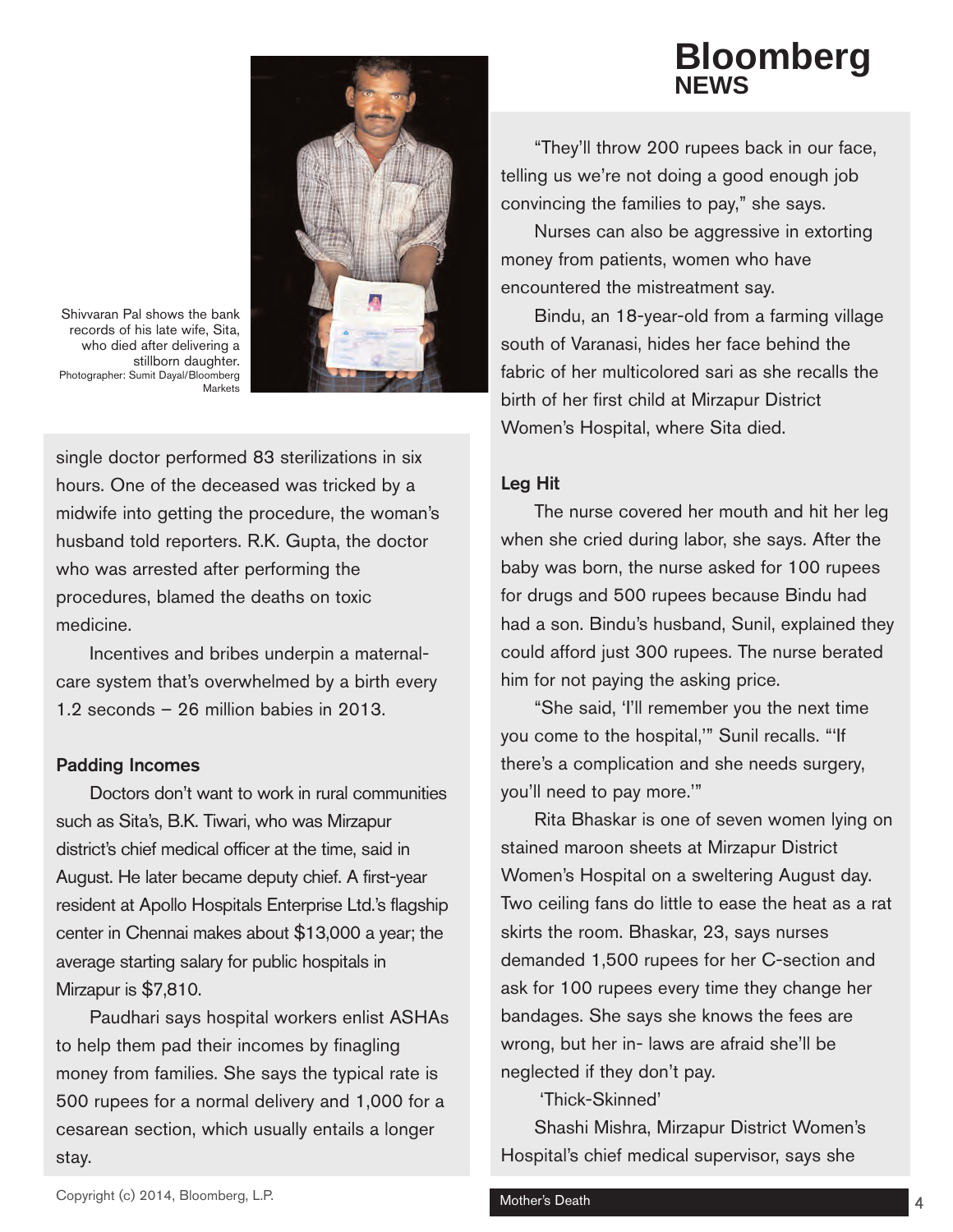doesn't want to discuss bribes or the 45 childbirth-related deaths the hospital reported in the 12 months ended on March 31. She declined to talk about Sita's case, citing patient privacy. Mishra says she oversees as many as 60 births on busy days and performed 11 C-sections herself the day before the interview.

"Why do you want to tell people in other countries what is happening here?" she asks. "Do you want to put us to shame? Our bureaucrats are thick-skinned. What you write will make no difference in the way things work."

Since Prime Minister Narendra Modi swept into office in May, his administration has earmarked about 3 billion rupees (\$47 million) to test a project that would increase women's safety on public transportation and establish crisis centers for female victims of violence in New Delhi hospitals, among other initiatives.

#### 'Specialized Attention'

Maternal care is a priority, says Harsh Vardhan, who, until November, was India's health minister. "It's an area for absolute, thorough, specialized attention for us," he said in an interview in September.

Vardhan said most health-care workers are honest.

"All these small things that take place somewhere here and there, what you call corruption, they are aberrations," he said. "We are strengthening monitoring mechanisms. We have said we are not going to tolerate either corruption or inefficiency."

The office of J.P. Nadda, Vardhan's successor, didn't respond to e-mailed and faxed questions about how the government would stop women from dying in childbirth.

Modi sought to safeguard motherhood in 2005 when he was chief minister of the western state of Gujarat. He wanted to curb home births that typically lack skilled attendants and emergency equipment. At that time, about half of India's babies were born at home because few people had health insurance and hospitals could be prohibitively expensive: Citizens paid on average 70 percent of health expenses out of their pockets.

### Modi's Plan

The Gujarat government offered pregnant women free hospital care. To handle the demand, the state paid private hospitals 1,600 rupees for each delivery. The plan flopped, a study in the Bulletin of the World Health Organization found in 2013.

The chance of dying in childbirth wasn't reduced nor was the money families paid, probably because of informal fees, says research leader Manoj Mohanan, an assistant professor of public policy at Duke University in Durham, North Carolina. Gujarat's health minister didn't respond to a call and an e-mail seeking comment.

The same year Modi unveiled his effort, then-Prime Minister Manmohan Singh launched an ambitious countrywide strategy. The National Rural Health Mission, now called the National Health Mission, provided about \$15 billion to protect mothers and babies, curb births and build health centers, among other aims.

### Free Care?

In 2011, Sonia Gandhi, then-chairperson of the ruling United Progressive Alliance,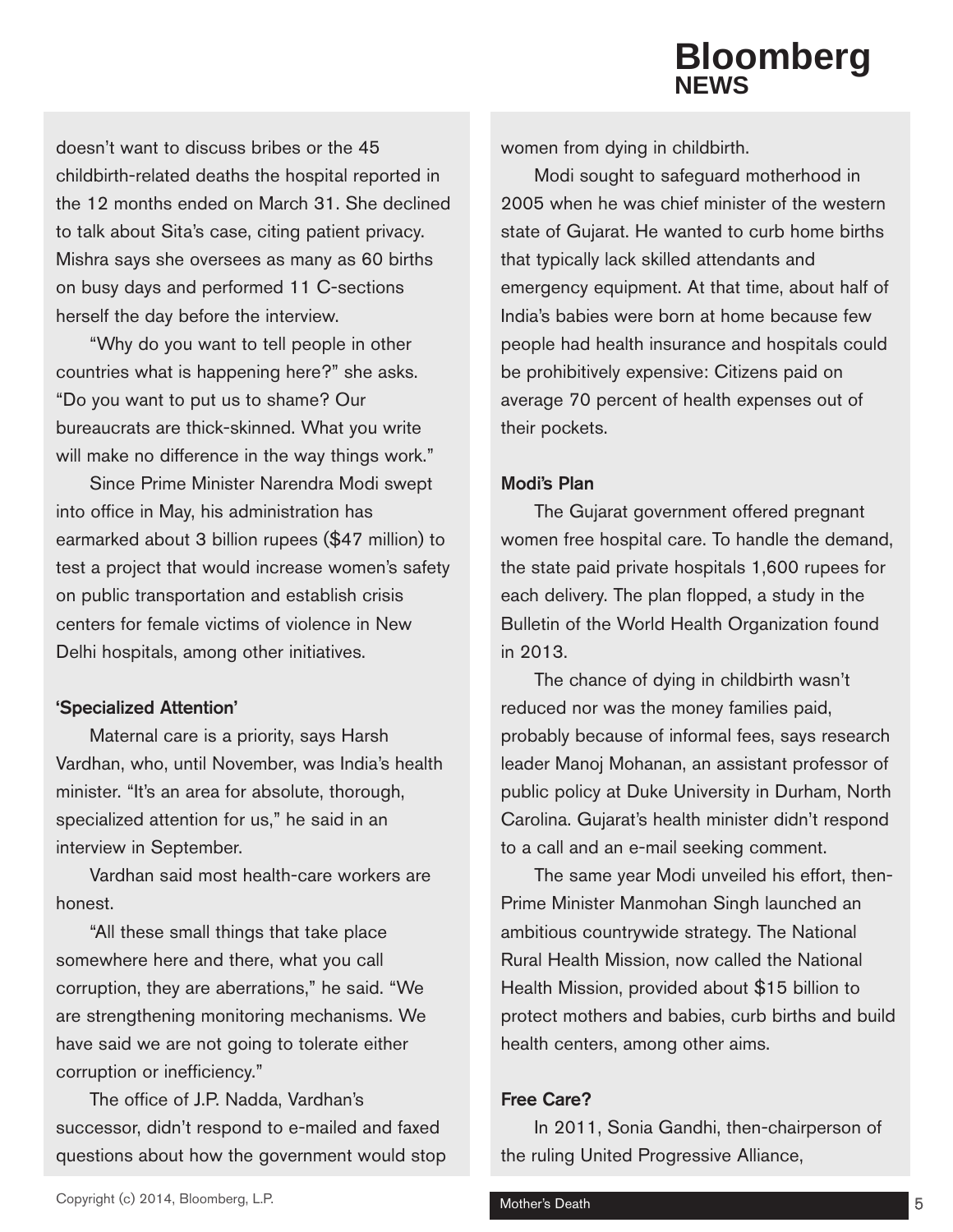announced a plan by Singh's government making maternity and neonatal services free in all public facilities. ASHAs encouraged women who might otherwise deliver at home to choose a hospital instead.

One mission centerpiece called Janani Suraksha Yojana was riddled with petty bribery. The program, whose name means plan to protect mothers, promised women as much as 1,400 rupees if they gave birth in a public hospital. The effort increased hospital deliveries but wound up costing in illicit fees.

A survey of 410 new mothers in Uttar Pradesh found they spent an average 1,277 rupees to get the promised 1,400-rupee stipend.

"If we had good-quality services, women wouldn't need incentives," says Poonam Muttreja, executive director of the New Delhi–based Population Foundation of India. "The demand is greater than the supply. We have inefficient systems; we have corruption."

#### More Beds

Anuradha Gupta, the Health Mission's director from January 2012 to June 2014, says India is making progress. During Gupta's time at the helm, 470 hospital wings for mothers and children were constructed, adding 30,000 beds.

Today, 74 percent of babies are born in a hospital or clinic, compared with 47 percent in 2005, says Gupta, now the deputy chief executive officer of Geneva-based Gavi, which increases access to vaccines. Gupta says Uttar Pradesh, India's most populous state, with 200 million people, is an exception to the positive momentum.

"At the bottom of the pile, you have Uttar

Pradesh," she says. "It is not representative of India."

Uttar Pradesh is the site of a massive investigation into missing and misspent mission funds.

The Central Bureau of Investigation is looking into 73 transactions involving doctors, officials and suppliers totaling 86.6 billion rupees, says Kanchan Prasad, a spokeswoman for the federal agency.

### Seeking Kickbacks

Officials overpaid for everything from ironfolate tablets to TVs to earn kickbacks from suppliers, government auditors say. The state health department paid 1 billion rupees for 1,293 laparoscopes for keyhole sterilizations, like those used in the November deaths – almost triple the number of doctors trained to use them.

Authorities ordered almost 600 ambulances and left them to rust; a further 190 never arrived. Twentyone new clinics weren't in use in 2011, a year after their construction; others were storing rice, carrots and potatoes. Six other states uncovered similar irregularities with their mission funds.

The CBI has arrested 54 people. The Uttar Pradesh ministers for both health and family welfare resigned, taking "moral responsibility" for irregularities in implementing the mission plan, according to a November 2011 judgment by the High Court of Judicature at Allahabad.

Some women are going public with the financial malfeasance. A project called My Health, My Voice encourages them to use mobile phones to report maternal deaths and demands for illegal payments for supplies, exams, hospital admissions, blood or surgery. Families made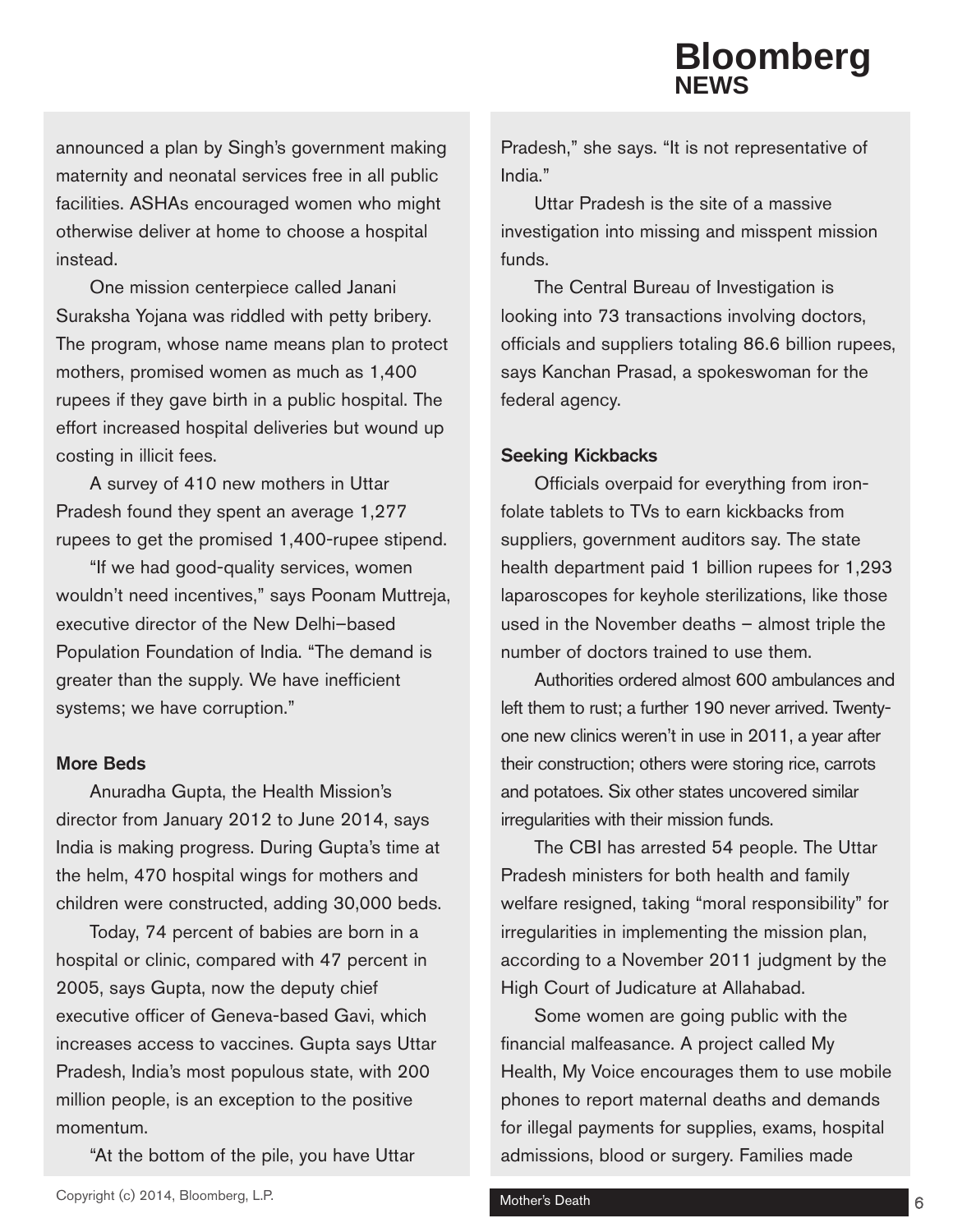1,096 calls from January through September 2014. One hospital in Atraulia, about 160 kilometers north of Mirzapur, was named in 55 complaints.

### 'Megacorruption'

"India's health care is marred by both megacorruption and the petty corruption that results in patients having to pay bribes to get basic services," says Ashutosh Kumar Mishra, executive director of Transparency International's India chapter. "Corruption damages not only the health of women, but it also damages the image and health of the nation."

Six months after Sita's death, Man Kumari sits outside the dun-colored home she shared with her daughter-in-law, recounting the course of a pregnancy that took the family from hope to horror.

When Sita announced she was expecting, everyone prayed for a boy.

"Who doesn't want to have a son?" Man Kumari says, echoing a common thought in rural India, where boys are viewed as more likely to boost prosperity.

## Final Hours

Paudhari, the community aide, saw signs the family might get their wish.

"She was big and strong, so we all thought she'd have a son," she says.

The assessment was speculation. Sita never got the care the National Health Mission specified. The yellow card the government provided to track her pregnancy shows no entries for blood pressure, pulse, anemia, and abdominal and fetal exams. Sita was too busy to get her card filled out, Paudhari says.



Bindu and her husband, Sunil, say a nurse berated them for not paying the going rate of 500 rupees for giving birth to a son. Photographer: Sumit Dayal/Bloomberg Markets

Man Kumari recalls Sita's final hours. She says a nurse determined Sita hadn't expelled the placenta and tugged it out.

"The nurse yelled at her to make her stop screaming, 'If you keep screaming, all the filth will stay inside you and rot,'" Man Kumari says the nurse warned.

When Man Kumari covered Sita with a blanket, the bed was drenched with blood.

"Their neglect killed her – the irresponsibility of the hospital," she says.

#### New Bride

Sita died of severe anemia with heart and respiratory failure, records from medical officer Tiwari show. The cause of the stillbirth is unknown. Neither the clinic where Sita was first admitted nor the hospital where she died ran a hemoglobin test, so nobody anticipated the hemorrhage risk.

Because he was unable to obtain blood with the blood bank's doors closed, Shivvaran will